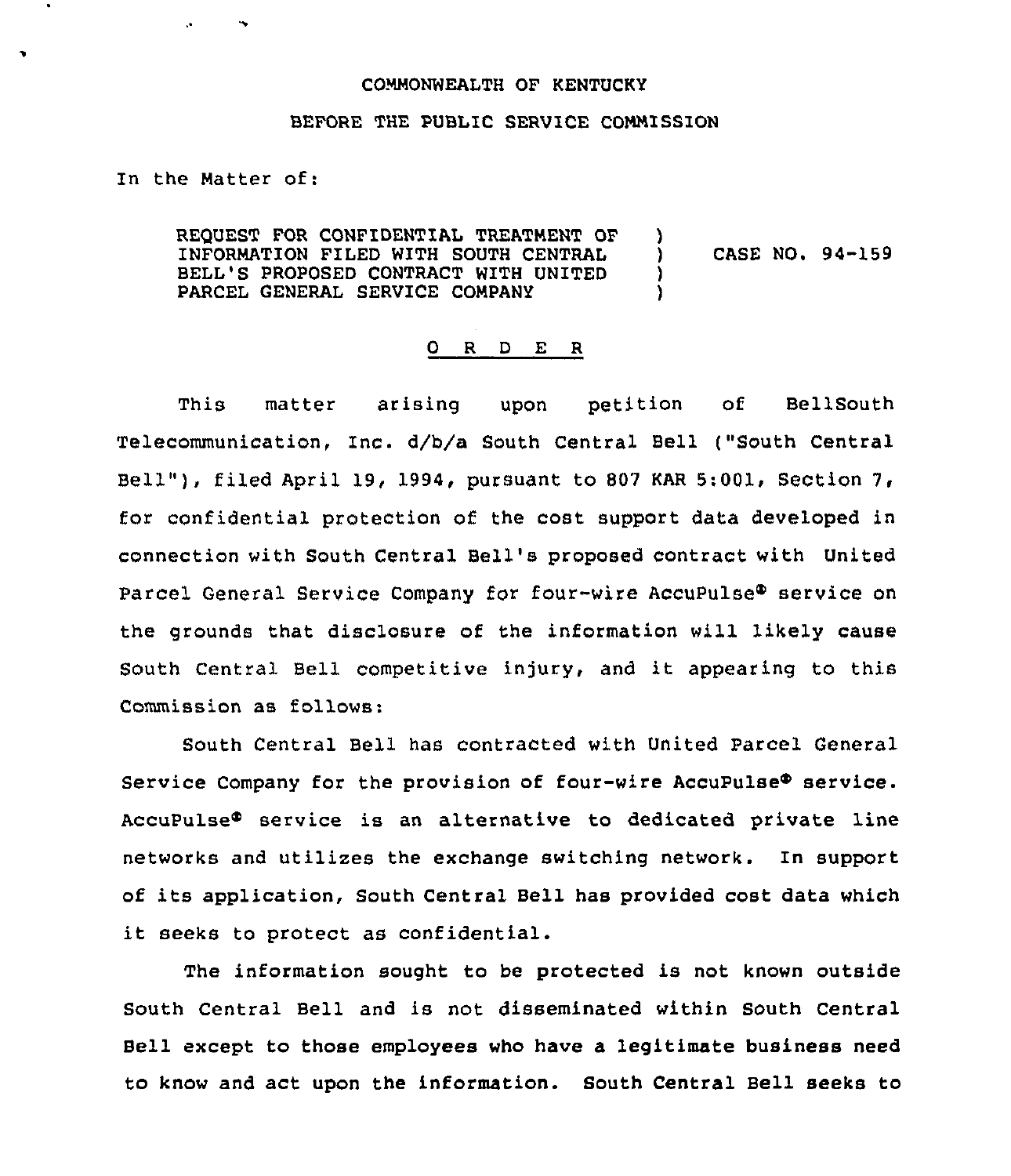preserve the confidentiality of the information through all appropriate means.

 $\mathbf{v} = \mathbf{v} \times \mathbf{v}$  .

KRS 61.872(1) requires information filed with the Commission to be available for public inspection unless specifically exempted by statute. Exemptions from this requirement are provided in KRS 61.878(1). That section of the statute exempts 11 categories of information. One category exempted in subparagraph (c) of that section is commercial information confidentially disclosed to the Commission. To qualify for that exemption, it must be established that disclosure of the information is likely to cause substantial competitive harm to the party from whom the information was obtained. To satisfy this test, the party claiming confidentiality must demonstrate actual competition and a likelihood of substantial competitive injury if the information is disclosed. Competitive injury occurs when disclosure of the information gives competitors an unfair business advantage.

South Central Bell's competitors for AccuPulse<sup>®</sup> service are providers of microwave service, digital radio, and fiber networks. Disclosure of the cost information sought to be protected would enable such competitors to determine South Central Bell's cost and contribution from the service which competitors could use to market their competing service to the detriment of South Central Bell. Therefore, disclosure of the information is likely to cause South Central Bell competitive injury and the information should be protected as confidential.

 $-2-$